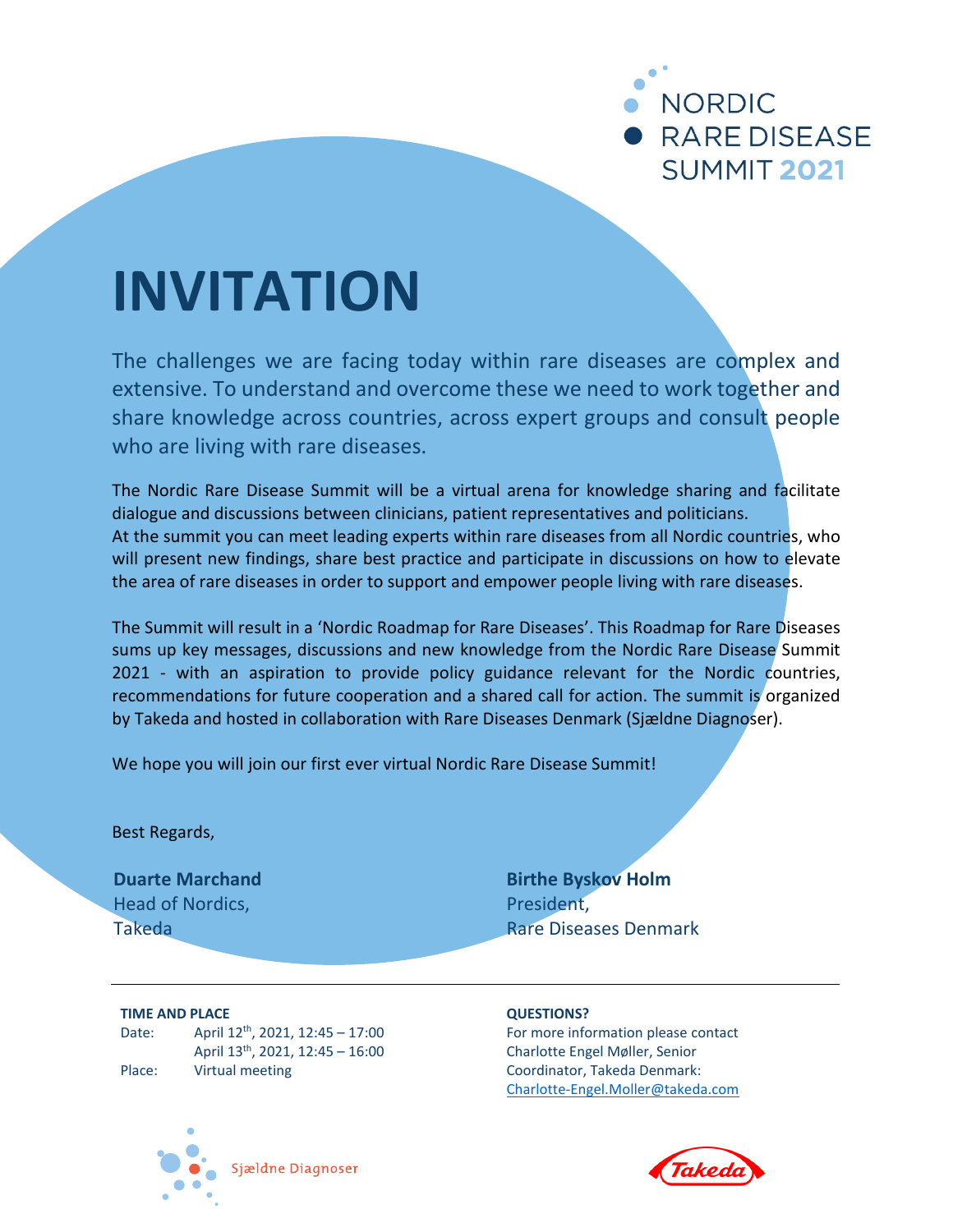## AGENDA - Day 1

 **12:45 – 17:00 MONDAY 12 April 2021**

#### **12:45 – 13:00 Registration for virtual meeting Help Desk: +45 50 92 72 03 or +45 31 21 31 84**

| $13:00 - 13:40$ | <b>WELCOME</b> |
|-----------------|----------------|
|-----------------|----------------|

- **13:00 – 13:25** Giles Platford, President Europe and Canada Business Unit, Takeda and Birthe Byskov Holm, Chair, Rare Diseases Denmark
- **13:25 – 13:35 Introduction to program** by Moderator Line Friis Frederiksen, biologist, science journalist
- **13:35 – 13:40 Opening Address (video)** by HRH Crown Princess Mary, Patron of Rare Diseases Denmark

## **13:40 – 15:10 THEME I: DIAGNOSTIC DELAY**

- **13:40 – 13:55 Timely diagnosis and why it matters**, by Arvid Heiberg, Prof. (em) Department of Medical genetics, Oslo University hospital, Norway
- **13:55 – 14:10 The Global Commission on how to End the Diagnostic Odyssey for Children with a Rare Disease**, by Clifford Goldsmith, US Chief Medical Officer at Microsoft
- **14:10 – 14:25 Innovative technologies and the future of diagnostics** by Helena Kääriäinen, Research Professor, National Institute of Health and Welfare, Helsinki Finland
- **14:25 – 15:10 Panel debate: How to ensure early diagnosis in the Nordic countries?**  Moderator: Line Friis Frederiksen, biologist, science journalist Panelists: Arvid Heiberg, Prof. (em) Department of Medical Genetics, Oslo University hospital, Norway, Allan Meldgaard Lund, Professor of pediatrics, Chief Physician, Center for Inherited Metabolic Diseases, Rigshospitalet, Denmark, Maria Montefusco, Chair, Rare Diseases Sweden and Hans Tómas Björnsson MD PhD, Associate prof., Faculty of Medicine, University of Iceland, Assistant prof. of pediatrics and genetics, Johns Hopkins School of Medicine, USA



**NORDIC** 

**RARE DISEASE** 

**SUMMIT 2021** 









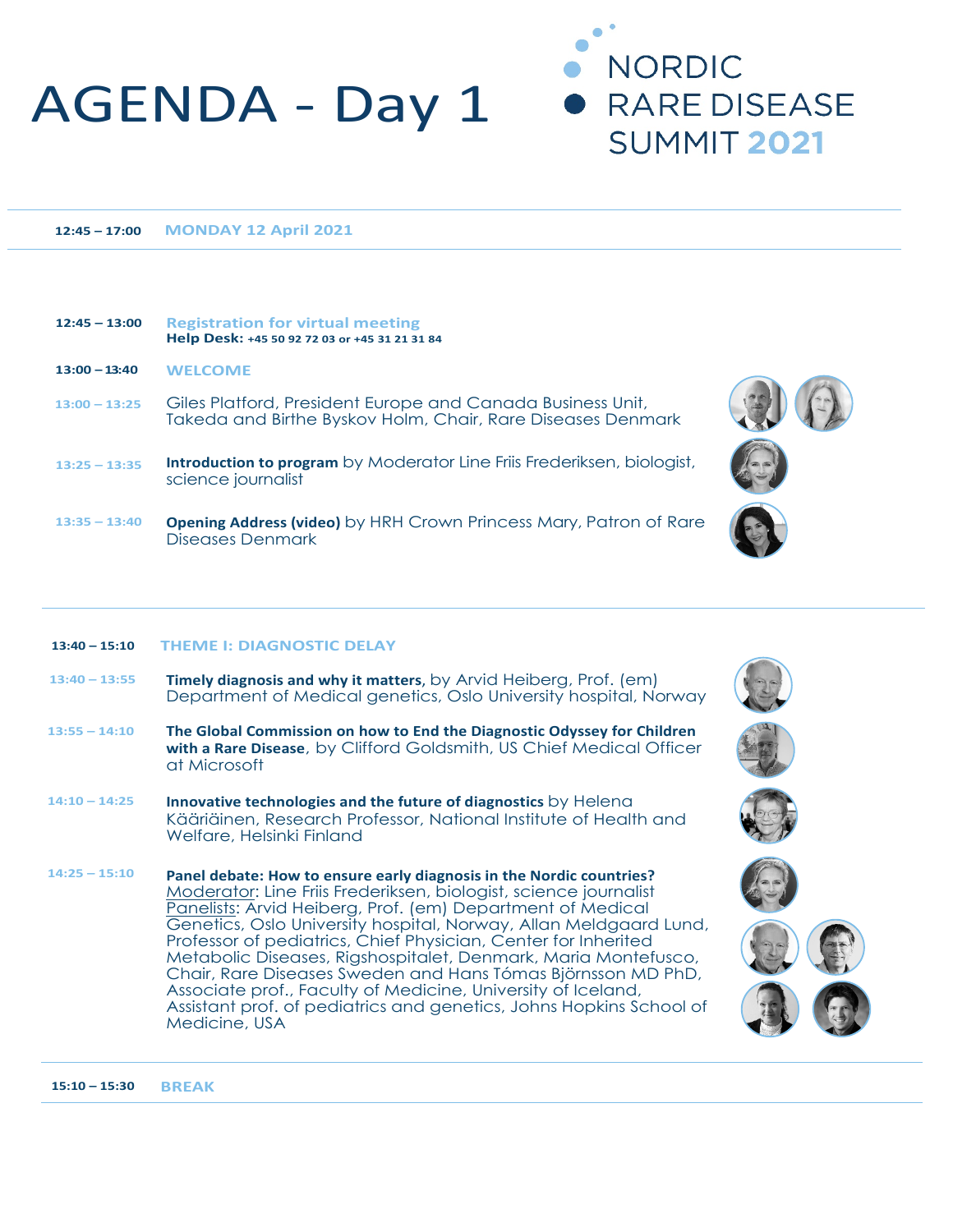## **15:30 – 17:00 THEME II: PATIENT EMPOWERMENT**

 **15:30 – 15:45 The importance of empowerment for patients, relatives and society,** by Terkel Andersen, President of EURORDIS – Rare Diseases Europe

### **15:45 – 16:15 3 x 10-minute perspectives on empowerment:**

- Micro/Patient level: Experiences of web-based adaptation training for people with rare diseases, by Sinikka Hiekkala, Project Manager, The Finnish Association of People with Physical **Disabilities**
- Macro level: Rare Diseases Helpline in a societal perspective, by Birthe Byskov Holm, President, Rare Diseases Denmark, member of SBONN
- Policy level: Equal opportunities for People Living with Rare Disease, by Helene Cederroth, Founder and President, Wilhelm Foundation, Sweden

#### **16:15 – 17:00 Panel debate: How do we facilitate and improve empowerment nationally and cross country?**

Moderator: Line Friis Frederiksen, biologist, science journalist Panelists: Terkel Andersen, President, EURORDIS; Andreas Habberstad, Project leader, The Norwegian Federation of Organisations of Disabled People (FFO), Guðrún Helga Harðardótti, Family Therapist and CEO, Einstök Börn, Iceland, member of SBONN and Stinus Lindgreen, MP, (the Danish Social-Liberal Party), Adnan Berberovic, Patient Representative, The Swedish Bleeding Disorder Society





| 17:00 | <b>End of Day 1</b> |  |
|-------|---------------------|--|
|       |                     |  |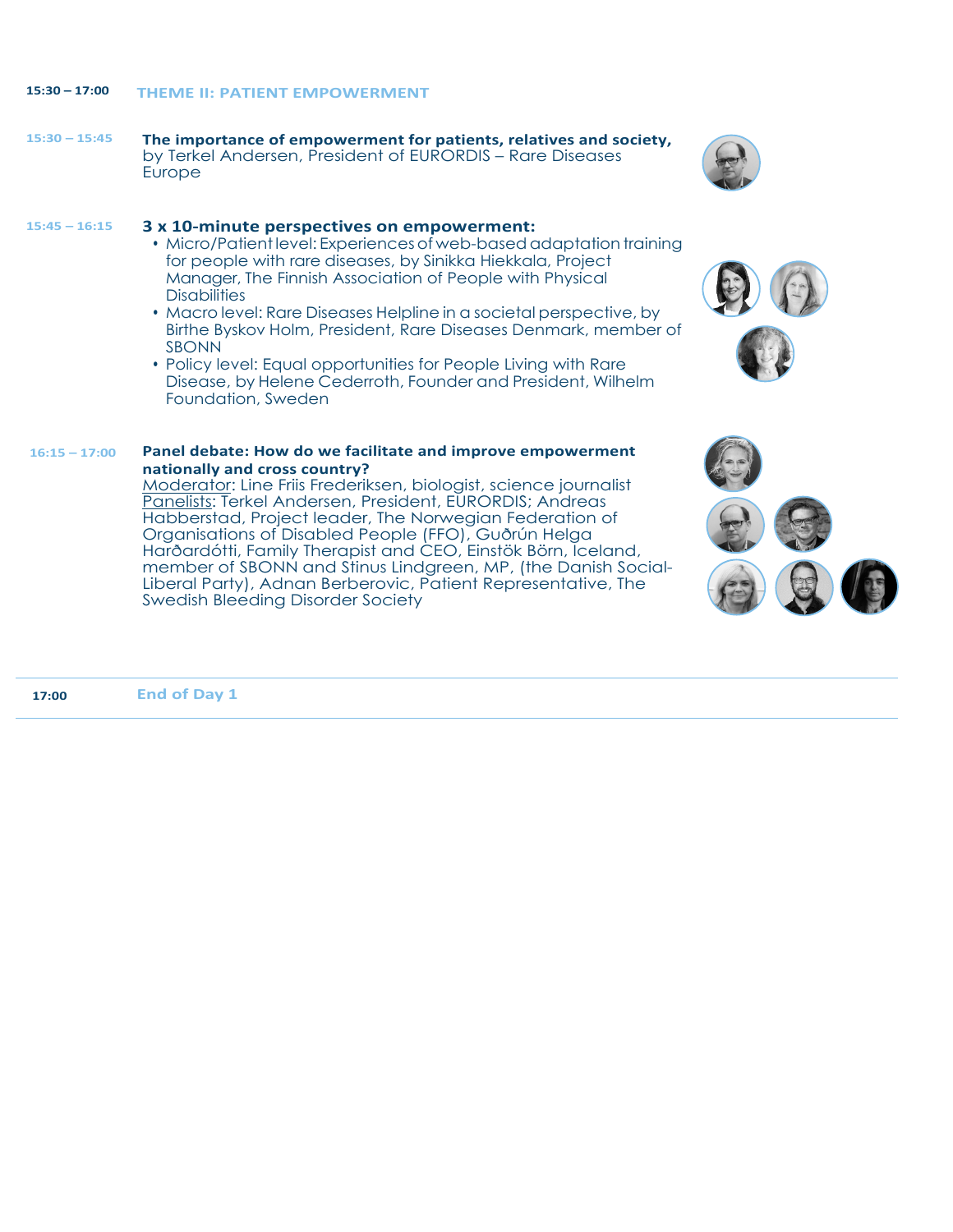# AGENDA - Day 2

 **12:45 – 16:15 TUESDAY 13 April 2021**

#### **12:45 – 13:00 Registration for virtual meeting Help Desk: +45 50 92 72 03 or +45 31 21 31 84**

 **13:00 – 13:10 RECAP of DAY 1 Summary of key messages from Day 1 of the Nordic Rare Disease Summit: Theme I: Diagnostic Delay and Theme II: Patient Empowerment,**  by Moderator: Line Friis Frederiksen, biologist, science journalist

## **13:10 – 14:40 THEME III: PATIENTS' ACCESS TO INNOVATION**

- **13:10 – 13:25 European recommendations for improving overall access to medicines for patients with rare diseases across the EU**, by Yann Le Cam, Chief Executive Officer, EURORDIS - Rare Diseases Europe
- **13:25 – 13:40 How the Nordic countries align with nine European ORPH-VAL principles for assessment of medicines for rare diseases**, by Lieven Annemans, Professor of health economics, Ghent University, Belgium, Member of ORPH-VAL Working Group
- **13:40 – 13:55 Q&A session with** Yann Le Cam, Chief Executive Officer, EURORDIS - Rare Diseases Europe and Lieven Annemans, Professor of health economics, Ghent University, Belgium
- **13:55 – 14:40 Panel debate: How can we improve patients' access to innovation?**  Moderator: Lieven Annemans, Professor of health economics, Ghent University, Belgium, Member of ORPH-VAL Working Group Panelists: Yann Le Cam, CEO, EURORDIS, Ida Sofie Jensen, CEO, The Danish Association of the Pharmaceutical Industry (Lif), Lina Nordquist, Healthcare Spokesperson, MP, (The Liberal Party) Sweden and Giles Platford, President Europe and Canada Business Unit, Takeda

## **14:40 – 16:00 COLLABORATING TO IMPROVE CONDITIONS FOR PEOPLE WITH RARE DISEASES**

- **14:40 – 14:55 Nordic Roadmap for Rare Diseases** by Birthe Byskov Holm, Chair, Rare Diseases Denmark
- **14:55 – 15:10 Nordic Summit Address**, From the first National Strategy to a Common Nordic Roadmap for Rare Diseases by Bertel Haarder, President of The Nordic Council, (MP) and former Minister of Health, Denmark



**NORDIC** 

**RARE DISEASE** 

**SUMMIT 2021**